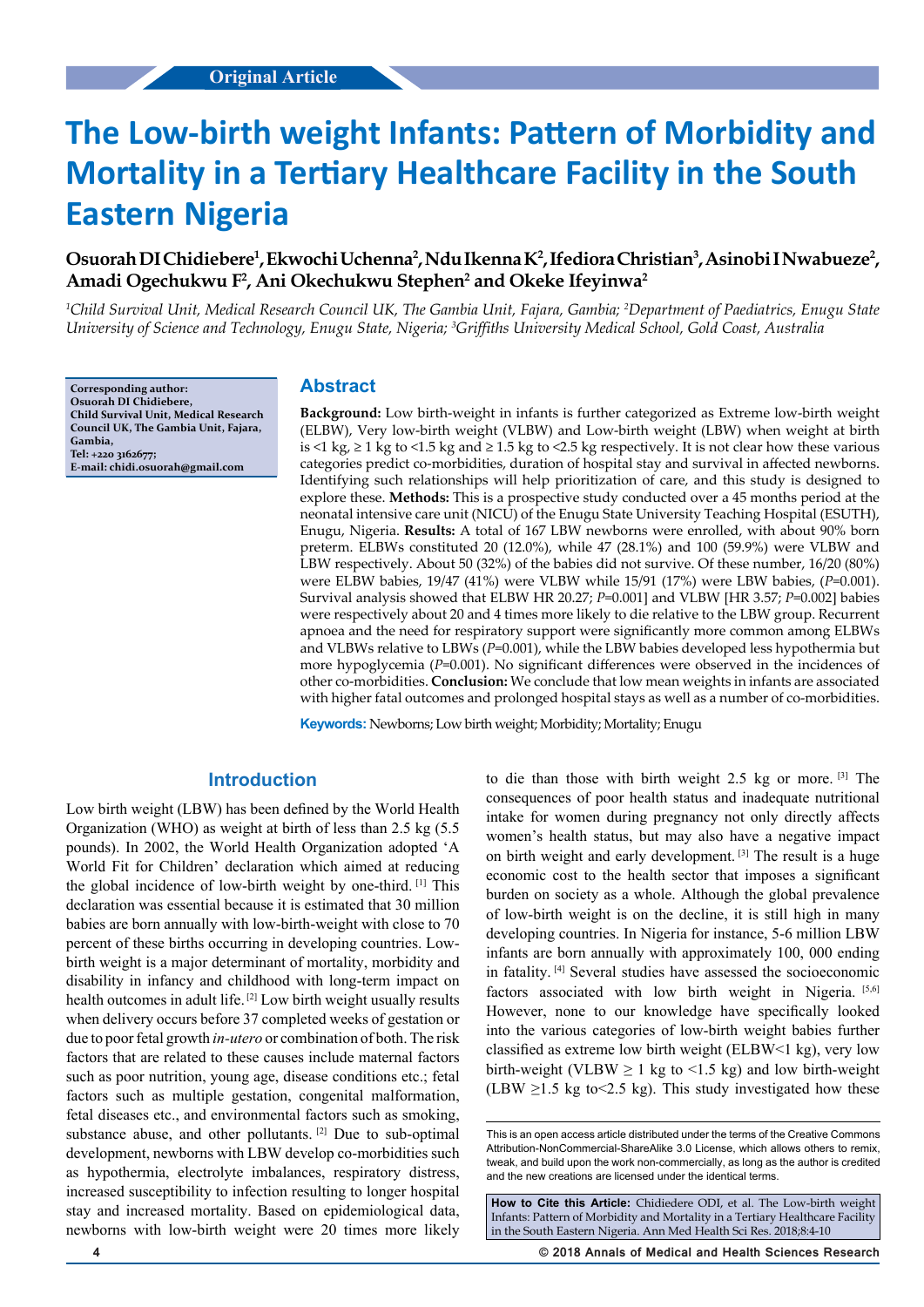different categories of low birth-weight predict co-morbidities, duration of hospital stay and survival in LBW babies. This, it is believed, would help in anticipation of co-morbidities and improved management of these vulnerable newborns.

## **Methodology**

#### **Study area and site**

This was a prospective study carried out at the Neonatal Intensive Care Unit (NICU) of Enugu State University Teaching Hospital (ESUTH), Parklane. The site is located within Enugu, the capital city of Enugu State, and South-East Nigeria. ESUTH is a tertiary health institution that offers specialized medical services and serves as a referral center to Private, General, Mission hospital and other delivery homes within Enugu and neighboring State. The NICU offers 24 hour services to sick babies born within and outside the hospital and is located in close proximity to the labor ward with an average delivery rate of 144 per month. The NICU is equipped with 4 functional incubators, an open incubator (with radiant warmer) and facilities for Kangaroo Mother Care (KMC). The unit also has a newborn infant ventilator (SC-Y 200 infant ventilator), 6 improvised bubble CPAP devices, a unit of multi-parameter monitor, a unit of hand held pulse oximeter. Other medications and equipment's available in the unit include caffeine citrate injections, surfactant and oxygen delivery units, several units of Bag-mask-device, manual/electrical suction machines etc. The NICU is manned on rotational basis by 2 consultant neonatologists, 5 resident doctors undergoing rotation in the SCBU, 19 nurses three of which are specialized pediatric nurses.

#### **Newborn participation and enrolment**

The study was carried out over a period of 3years and 9 months (January 2013-October 2016). Term and preterm newborn babies of consenting mothers delivered in ESUTH (In-Born) or referred to ESUTH (Out-Born) that had weights less than 2.5 kg were consecutively enrolled and followed up with daily reviews till discharge or death. Newborn babies of mothers with severe medical conditions such as HIV, sickle cell disease and cancer and those with multiple gestations were excluded from the study.

The diagnosis of low-birth weight was based on two measurements using two different weighing scales by two different observers. The weighing scales were re-calibrated before each measurement to ensure accuracy. The concordance rate between the two readings was over 95% in all measurements. For the few cases where there was discrepancy of  $\pm$  0.1 kg grams or more between measurements, a third reading was done and where the differences persists, an average between all readings were taken.

Diagnoses of co-morbidities were done based on clinical history, physical examination and laboratory findings where necessary. For this study, these diagnoses were made by a neonatologist not involved in this study. A second neonatologist unaware of the initial diagnosis was also brought in to confirm or refute the diagnosis in all cases. In rare cases, a third specialist is

contacted to resolve disparity in diagnosis. For the sake of this study the common co-morbidities encountered in LBW infants were defined as follows;

- Apnea defined as cessation of breathing lasting for 20 seconds or shorter if associated with bradycardia or cyanosis;
- Asphyxia defined as APGAR score at  $5<sup>th</sup>$  minute less than 7;
- Malaria infection defined as presence of malaria parasite in the blood film report;
- Anemia defined as Hemoglobin level <10 g/dl;
- Hypoglycemia defined as Random blood glucose of <40 mg/dl;
- Hypothermia defined as rectal temperature of <35°C;

• Neonatal sepsis defined as clinical signs and symptoms suggestive of probable sepsis with positive culture results.

• Diagnosis of some co-morbidities such as neonatal jaundice (yellowish discoloration of the sclera and or skin), congenital structural anomalies and Necrotizing Enterocolitis were done clinically.

#### **Measures**

Weighing of newborns was done in the labor ward and/or on admission to the NICU for those referred within 24 hours of birth. After skin to skin contact has been established with the mother and drying done, the scale is calibrated to zero. The babies were gently placed on the scales and read off to the nearest 0.01 kg. The weighing of the newborn babies was done by a trained nurses or residents doctors. An electronic infant weighing scale (Kin-lee electronic infant weighing scale, model= EBSL-20 with maximum capacity= 20 kg and minimum of 100 g) in the labor ward was initially used with all readings to the nearest 0.01 kg. The batteries of the scales were checked on alternate days and replaced when necessary to ensure accurate measurement. For the purpose of this study, a second weight measurement was done with a manual weighing scale in NICU (Manual pediatric scale, model= ATZ-10 with maximum capacity= 10 kg minimum capacity= 500 g) and read off by a different reader.

For babies delivered outside ESUTH, the birth weight reported on the referral letter was used with a second done in the SCBU. For those without referrals, permission was requested from consenting mothers to call the hospital where delivery was done. In cases especially from traditional birth homes where no weight was taken, weight was done in the hospital for newborn babies less than 72 hours.

#### **Data entry and analysis**

The above measures were documented at presentation in the relevant sections of the questionnaire and subsequently transferred into a Microsoft Excel Sheet. Distribution of the measures of outcome and predictor variables were analyzed and recorded in percentages. Grossly missing data were excluded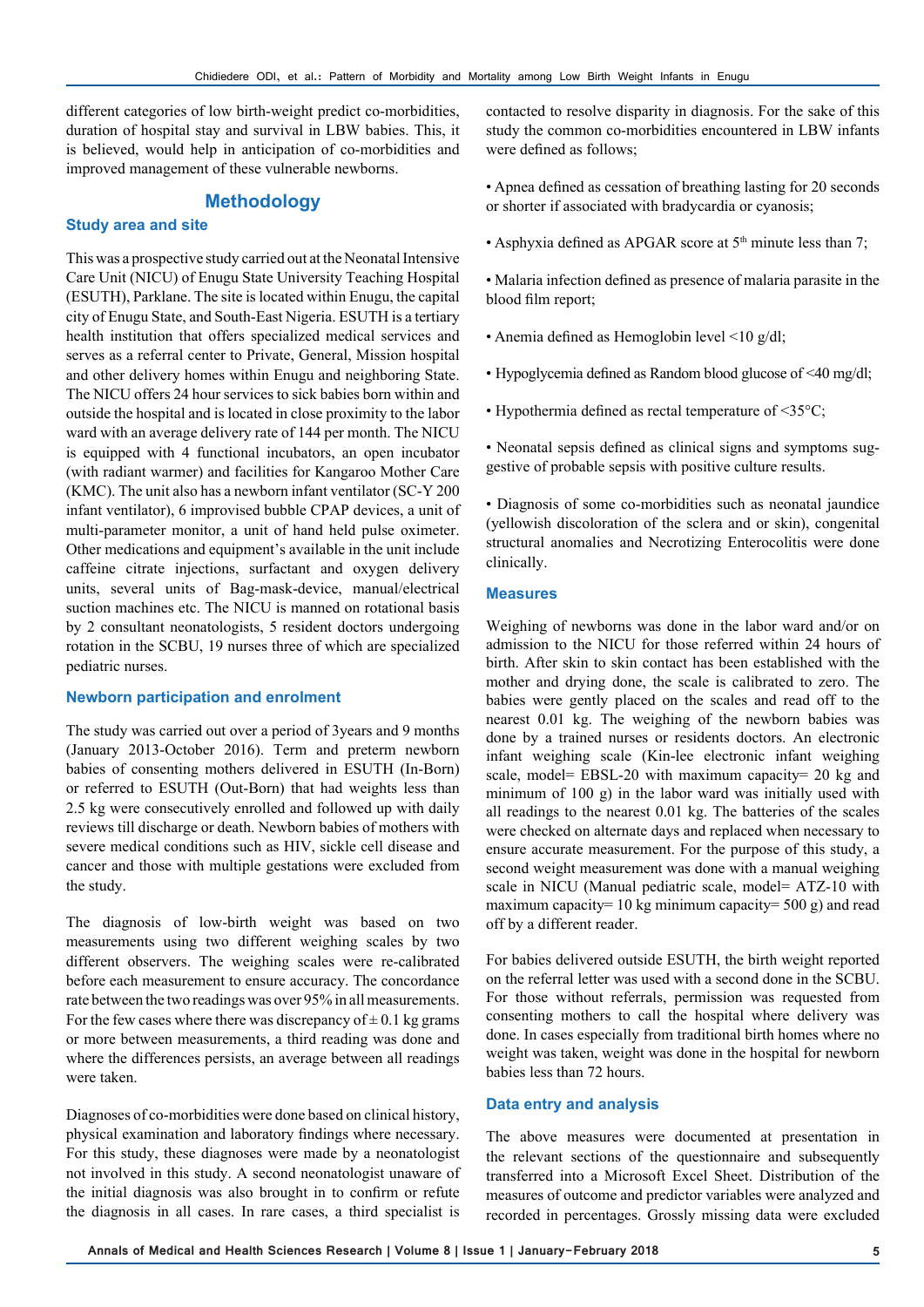from the analysis. The Chi-square and logistic regression statistical tools were used to assess variables significantly associated with morbidity and mortality in newborn with lowbirth weight. Data was analyzed using IBM® SPSS version 18.0 (SPSS Inc, Chicago, IL). Statistical significance was set at  $p<0.05$ .

#### **Ethical considerations**

Ethical clearance was obtained from the Enugu State University Teaching Hospital Ethics Committee. Prior to recruitment of each subject, informed consent was obtained from every mother and newborn pair in their own right. Participation in the study was entirely voluntary and no financial inducement whatsoever was involved. Participants were informed that voluntary withdrawal at any stage of interaction was guaranteed without any adverse effect to themselves or their babies. All information was handled with strict confidentiality.

## **Results**

## **Description of low-birth weight newborns enrolled in the study**

This study enrolled one hundred and sixty-seven (167) low birth weight newborns. Approximately 9-in-10 of the newborns was preterm i.e., delivered before 37 completed weeks while the remaining 10% were term deliveries. There were roughly equal proportion of male and female newborns enrolled with three out of five ( $\approx 60\%$ ) of these babies delivered via spontaneous vaginal delivery. One hundred and forty one mothers (88%) of the newborns attended antenatal care during the pregnancy of the index child and 57% were delivered within Enugu State University Teaching Hospital (ESUTH). About a third of the newborns, 51 (34%) had weights appropriate for gestational age while the remaining, two-thirds were small for gestational age [Table 1].

Of the 167 low birth newborns enrolled, 20 (12.0%) had weights  $\leq$ 1 kg (ELBW), 47 (28.1%) had weights  $\geq$  1 kg but less than 1.5 kg (VLBW) while 100 (59.9%) had weights between  $\geq$  1.5-2.5 kg (LBW). All the ELBW babies were born at  $\leq$  32 weeks gestational age compared to 75% of VLBW and 27% of LBW babies delivered at  $\leq 32$  weeks (P=0.001). Only three quarters of mothers of ELBW babies attended antenatal care in contrast to 78% for VLBW babies and 90% for LBW babies (P=0.007). Caesarean section was the mode of delivery for 10% of ELBW, 30% of VLBW and 50% of the LBW babies (*P*=0.001). There was no significant differences in the proportion of ELBW babies (40% vs. 60%), VLBW (33% vs. 67%) and LBW newborns (33% vs. 67%) that were appropriate (AGA) or small for gestational age (SGA), P=0.806. Finally, the proportion of ELBWs, VLBWs and LBWs newborns delivered within and outside the hospital was not significantly different (*P*=0.805).

#### **Co-morbidities and mortality seen among enrolled newborns**

Eleven co-morbidities were secondarily diagnosed in the low-

birth weight babies enrolled in this study. These included birth asphyxia 33/156 (21%), recurrent apnoea 50/158 (32%), neonatal sepsis 67/146 (46%), and neonatal jaundice 24/123 (19%). Others included neonatal malaria 38/138 (27%), anaemia 32/150 (21%), congenital malformations 5/128 (4%), recurrent hypoglycaemia 30/150 (20%), recurrent hypothermia 79/149 (53%) and meconium aspiration syndrome 1/130 (0.8%).

Recurrent apnoeic attacks occurred significantly more in ELBW (84%) and VLBW (47%) babies compared to the LBW babies (15%), *P*=0.001. Similarly, more ELBW (80%) and VLBW (85%) newborns needed respiratory support compared to the LBW newborns (49%; *P*=0.001). It was also noted that hypothermia occurred less in LBW (43%) compared to 71% in VLBW and 58% in ELBW newborns while hypoglycaemia was more in LBW compared to VLBW and ELBW (50% vs. 39% vs. 5%, *P*=0.001). The incidence of other co-morbidities such as birth asphyxia (*P*=0.071), neonatal sepsis (*P*=0.490), congenital malformations (*P*=0.101), neonatal jaundice (*P*=0.352), necrotizing enterocolitis, NEC (P=0.626), neonatal malaria (*P*=0.074) and anaemia (*P*=0.145) were not significantly different.

Using a 2-level logistic regression model, it was noted that only gestational age, recurrent apnoea and hypoglycaemia retained significant association with extent of low birth weight [Table 2]. Infants delivered before 37 completed weeks were 14 times more likely to be ELBW compared to those delivered after 37 completed weeks [OR 14.56, CI 1.04-203; *P*=0.046]. Additionally, VLBW and LBW infants, had less recurrent episodes of apnoeas [OR 0.26, CI 0.07-0.91; *P*=0.036] compared to ELBW infants. Furthermore, it was noted that episodes of recurrent hypoglycaemia was less common in babies with weight ELBW compared to those with weight of  $\geq 1.5$  kg [OR 0.26, CI 0.07- 0.94; *P*=0.046].

Lastly, 50/151 (32%) of the low birth weight babies admitted to the NICU during the study period did not survive. Of these number, 16/20 (80%) were ELBW babies, 19/46 (41%) were VLBW while 15/91 (17%) were LBW babies, (*P*=0.001). The survival graph of the babies stratified into weight categories is shown in Figure 1. ELBW and VLBW infants had 20.27 and 3.57 times more likelihood of dying compared to LBW infants, [HR 20.27, CI 5.94-69.17; *P*=0.001] and [HR 3.57, CI 1.59- 7.99; *P*=0.002]. Put differently, the chance of survival was 0.05 and 0.28 less likely in EBLW and VLBW compared to LBW infants [HR 0.05, CI 0.014-0.168; *P*=0.001] and [HR 0.28, CI 0.125-0.629; *P*=0.002] respectively.

#### **Weight of newborns, duration of hospital stay and clinical-demographic characteristics**

Table 3 evaluates the mean weight and duration of hospital stay with some clinical and demographic characteristics of the low birth weight newborns. It was noted that the mean weight of the newborns that survived  $(1.89 \pm 0.32 \text{kg})$  was significantly higher than that of those that died during hospital admission (1.36  $\pm$ 0.43kg, *P*=0.001) Expectedly, low-birth babies that survived also stayed longer in the hospital compared to those that did not (19.33 days vs. 5.88 days, *P*=0.001).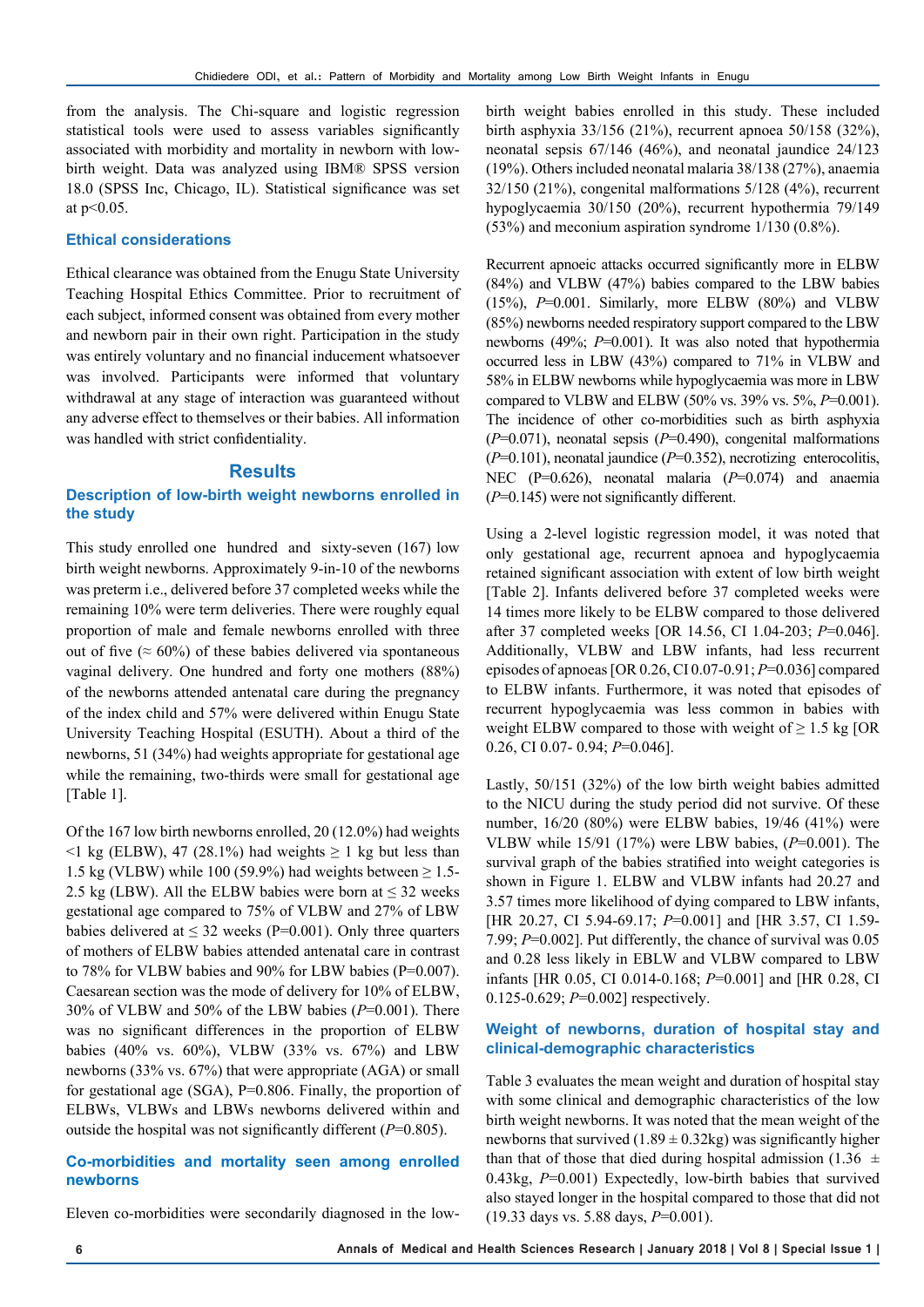Chidiedere ODI, et al.: Pattern of Morbidity and Mortality among Low Birth Weight Infants in Enugu

|                                                                            |                     |                               |                               |                       |                  | Table 1: Description of enrolled Low-birth weight new-borns and associated co-morbidities diagnosed. |           |        |                         |                               |       |
|----------------------------------------------------------------------------|---------------------|-------------------------------|-------------------------------|-----------------------|------------------|------------------------------------------------------------------------------------------------------|-----------|--------|-------------------------|-------------------------------|-------|
| <b>Variables</b>                                                           | Frequency           | <b>Weight categories</b><br>P |                               |                       | <b>Variables</b> | <b>Weight categories</b><br>Frequency                                                                |           |        | P                       |                               |       |
|                                                                            |                     | ELBW VLBW LBW                 |                               |                       |                  | ELBW VLBW<br>LBW                                                                                     |           |        |                         |                               |       |
| <b>Outcome</b>                                                             | $N = 157$           |                               |                               |                       |                  | <b>Neonatal Sepsis</b>                                                                               | $N = 146$ |        |                         |                               |       |
| Survived                                                                   | 107 (68)            | 4(20)                         |                               | 27 (59) 76 (83) 0.001 |                  | Yes                                                                                                  | 67 (46)   | 7 (44) |                         | 23 (54) 37 (43) 0.490         |       |
| Died                                                                       | 50 (32)             |                               | 16 (80) 19 (41) 15 (17)       |                       |                  | No                                                                                                   | 79 (54)   | 9(56)  | 20 (46) 50 (57)         |                               |       |
| Gender                                                                     | $N = 166$           |                               |                               |                       |                  | Congenital<br><b>Abnormalities</b>                                                                   | $N = 128$ |        |                         |                               |       |
| Male                                                                       | 86 (52)             |                               | 13 (65) 27 (59) 46 (46) 0.164 |                       |                  | Yes                                                                                                  | 5(4)      | 1(7)   | 3(59)                   | 1(46)                         | 0.101 |
| Female                                                                     | 80 (48)             | 7(35)                         |                               | 19 (41) 54 (54)       |                  | No                                                                                                   | 123 (96)  |        | 13 (93) 29 (41) 82 (54) |                               |       |
| <b>Gestational Age</b>                                                     | $N = 164$           |                               |                               |                       |                  | <b>Respiratory Support</b><br>Required                                                               | $N = 163$ |        |                         |                               |       |
| $\leq$ 32 weeks                                                            | 80 (49)             | 19<br>(100)                   | 35(75)                        | 26 (27) 0.000         |                  | Yes                                                                                                  | 103 (63)  |        | 16 (80) 39 (85)         | 48 (49) 0.000                 |       |
| 33-36 weeks<br>$\geq$ 37 weeks                                             | 68 (42)<br>16(9)    | 0(0)<br>0(0)                  | 9(19)<br>3(6)                 | 59 (60)<br>13(13)     |                  | No                                                                                                   | 60 (37)   | 4(20)  | 7 (15)                  | 49 (51)                       |       |
|                                                                            |                     |                               |                               |                       |                  | <b>Recurrent</b><br>Hypothermia                                                                      | $N = 149$ |        |                         |                               |       |
| <b>Antenatal Clinic</b>                                                    | $N = 161$           |                               |                               |                       |                  | Yes                                                                                                  | 79 (53)   |        |                         | 11 (58) 30 (71) 38 (43) 0.009 |       |
| Yes<br>No                                                                  | 141 (88)<br>20 (12) | 15 (75)<br>5(25)              | $10(22)$ 5(5)                 | 35 (78) 91 (95) 0.007 |                  | No                                                                                                   | 70 (47)   | 8(42)  | 12 (29) 50 (57)         |                               |       |
|                                                                            |                     |                               |                               |                       |                  | Recurrent<br>Hypoglycaemia                                                                           | $N = 150$ |        |                         |                               |       |
| <b>Mode of Delivery</b>                                                    | $N = 167$           |                               |                               |                       |                  | Yes                                                                                                  | 30(20)    | 1(5)   |                         | 16 (39) 13 (50) 0.001         |       |
| Vaginal                                                                    | 101 (60)            | 18 (90)                       | 33(70)                        | 50 (50) 0.001         |                  | No                                                                                                   | 120 (80)  |        | 18 (95) 25 (61) 77 (86) |                               |       |
| Operative                                                                  | 66 (40)             | 2(10)                         | 14 (30)                       | 50(50)                |                  |                                                                                                      |           |        |                         |                               |       |
|                                                                            |                     |                               |                               |                       |                  | NNJ $\pm$ EBT $\dagger$ <sup>2</sup> or<br>Phototherapy                                              | $N = 123$ |        |                         |                               |       |
| <b>Place of Birth</b>                                                      | $N = 166$           |                               |                               |                       |                  | Yes                                                                                                  | 24 (19)   | 1(8)   | 9(26)                   | 14 (18) 0.352                 |       |
| In born                                                                    | 94 (57)             |                               | 10 (50) 26 (57) 58 (58) 0.805 |                       |                  | <b>No</b>                                                                                            | 99 (81)   |        | 11 (92) 25 (74) 63 (82) |                               |       |
| Out born                                                                   | 72 (43)             |                               | 10 (50) 20 (43) 42 (42)       |                       |                  |                                                                                                      |           |        |                         |                               |       |
|                                                                            |                     |                               |                               |                       |                  | Necrotizing<br><b>Enterocolitis</b>                                                                  | $N = 136$ |        |                         |                               |       |
| <b>Weight for Gestational</b><br>age                                       | $N = 152$           |                               |                               |                       |                  | Yes                                                                                                  | 18 (13)   | 2 (15) | 6(18)                   | 10 (11) 0.626                 |       |
| Appropriate for Age<br>(AGA)                                               | 51 (34)             | 8(40)                         |                               | 14 (33) 29 (33) 0.807 |                  | No                                                                                                   | 118 (87)  |        | 11 (85) 28 (87)         | 79 (89)                       |       |
| Small for Age (SGA)                                                        | 101 (66)            | 12(60)                        |                               | 29 (67) 60 (67)       |                  | <b>Neonatal Malaria</b>                                                                              | $N = 138$ |        |                         |                               |       |
| <b>Birth Asphyxia</b>                                                      | $N = 156$           |                               |                               |                       |                  | Yes                                                                                                  | 38 (27)   | 1(6)   | 8(24)                   | 29 (33) 0.074                 |       |
| Yes                                                                        | 33 (21)             | 7(41)                         | 6(14)                         | 20 (21) 0.071         |                  | No                                                                                                   | 100 (73)  |        | 15 (94) 26 (76) 59 (67) |                               |       |
| No                                                                         | 123 (79)            | 10 (59)                       |                               | 36 (86) 77 (79)       |                  |                                                                                                      |           |        |                         |                               |       |
|                                                                            |                     |                               |                               |                       |                  | Anaemia ± Blood<br><b>Transfusion</b>                                                                | $N = 150$ |        |                         |                               |       |
| <b>Recurrent Apnoea</b>                                                    | $N = 158$           |                               |                               |                       |                  | Yes                                                                                                  | 32 (21)   | 4 (22) |                         | 12 (32) 16 (17) 0.145         |       |
| Yes                                                                        | 50 (32)             |                               | 16 (84) 20 (47) 14 (15) 0.001 |                       |                  | No                                                                                                   | 118 (79)  |        | 14 (78) 25 (68) 79 (83) |                               |       |
| No                                                                         | 108 (68)            | 3(16)                         |                               | 23 (53) 82 (85)       |                  |                                                                                                      |           |        |                         |                               |       |
| †1Bold values of P are statistically significant;                          |                     |                               |                               |                       |                  |                                                                                                      |           |        |                         |                               |       |
| <sup>+2</sup> Neonatal Jaundice with or without Exchange Blood Transfusion |                     |                               |                               |                       |                  |                                                                                                      |           |        |                         |                               |       |

|                                                         | Table 2: Regression analysis of factors associated with morbidity and mortality in LBW. |                                                                                      |                                 |       |  |  |  |  |  |  |
|---------------------------------------------------------|-----------------------------------------------------------------------------------------|--------------------------------------------------------------------------------------|---------------------------------|-------|--|--|--|--|--|--|
| <b>Categories</b>                                       | <b>Crude Odd</b><br>(95% CI)                                                            | P                                                                                    | <b>Adjusted OR¶</b><br>(95% CI) | P     |  |  |  |  |  |  |
| Yes vs. Not                                             | $0.26(0.05-1.29)$                                                                       | 0.099                                                                                | $0.29(0.05-1.51)$               | 0.140 |  |  |  |  |  |  |
| $<$ 37wkst vs. $\ge$ 37 wks                             | 13.85 (1.12-171)                                                                        | 0.041                                                                                | 14.56 (1.04-203)                | 0.046 |  |  |  |  |  |  |
| Vaginal   vs. Operative                                 | 1.90 (0.71-5.07)                                                                        | 0.201                                                                                | 2.08 (0.73-5.91)                | 0.171 |  |  |  |  |  |  |
| Yes vs. Not                                             | $0.37(0.11-1.20)$                                                                       | 0.096                                                                                | $0.26(0.07-0.91)$               | 0.036 |  |  |  |  |  |  |
| Yes vs. Not                                             | $3.29(1.10-9.80)$                                                                       | 0.032                                                                                | $2.58(0.82 - 8.16)$             | 0.107 |  |  |  |  |  |  |
| Yest vs. No                                             | 2.83 (1.09-7.38)                                                                        | 0.033                                                                                | 1.96 (0.72-5.33)                | 0.187 |  |  |  |  |  |  |
| Yes vs. Not                                             | $0.424(0.14-1.33)$                                                                      | 0.141                                                                                | $0.26(0.07 - 0.94)$             | 0.040 |  |  |  |  |  |  |
| Died vs. Survivedt                                      | $0.457(0.14-1.45)$                                                                      | 0.184                                                                                | $0.50(0.15-1.70)$               | 0.268 |  |  |  |  |  |  |
| *Significantly associated variables on initial analysis |                                                                                         |                                                                                      |                                 |       |  |  |  |  |  |  |
|                                                         | OB, Odde ratio and CL Confidence Interval                                               | <b>T</b> Adjusted for sex, place of birth and adequacy of weight for gestational age |                                 |       |  |  |  |  |  |  |

OR- Odds ratio and CI- Confidence Interval

Bold values of P statistically significant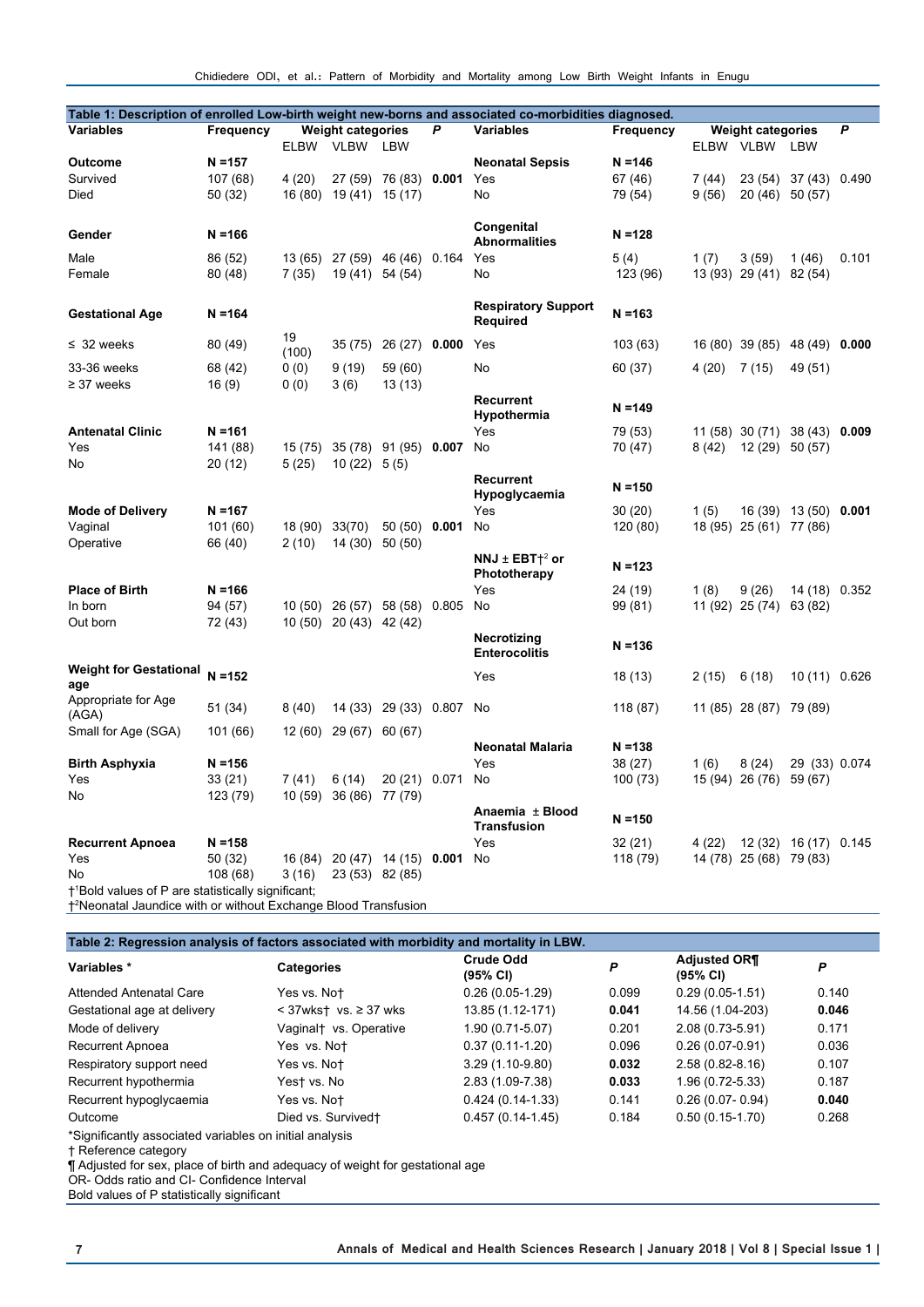

**Figure 1**: Survival curve of various categories of low birth new-borns.

| Table 3: The mean weight and duration of hospital stay among LBW neonates. |                                    |                  |                          |                                                        |                    |                          |  |  |
|----------------------------------------------------------------------------|------------------------------------|------------------|--------------------------|--------------------------------------------------------|--------------------|--------------------------|--|--|
| <b>Variables</b>                                                           | <b>Birth weight</b><br>Mean± SD/kg | Min, Max<br>(kg) | T-value<br>$P\uparrow^1$ | <b>Duration of Hospital Stay</b><br>Mean $\pm$ SD/days | Min, Max<br>(days) | T-value<br>$P\uparrow^1$ |  |  |
| <b>Outcome</b>                                                             |                                    |                  |                          |                                                        |                    |                          |  |  |
| Survived                                                                   | $1.89 \pm 0.32$                    | 1.0, 2.0         | 5.82                     | $19.33 \pm 18.75$                                      | 1,91               | 4.36                     |  |  |
| Died                                                                       | $1.36 \pm 0.43$                    | 0.5, 1.9         | 0.001                    | $5.88 \pm 8.67$                                        | 1,48               | 0.001                    |  |  |
| Sex                                                                        |                                    |                  |                          |                                                        |                    |                          |  |  |
| Male                                                                       | $1.62 \pm 0.48$                    | 1.0, 2.0         | 0.44                     | $11.86 \pm 14.32$                                      | 1,56               | 0.03                     |  |  |
| Female                                                                     | $1.67 \pm 0.45$                    | 0.6, 2.0         | 0.661                    | $11.80 \pm 14.61$                                      | 1,56               | 0.974                    |  |  |
| <b>Type of LBW</b>                                                         |                                    |                  |                          |                                                        |                    |                          |  |  |
| $\leq$ 1.0 kg (ELBW)                                                       | $0.85 \pm 0.15$                    | 0.5, 0.9         | 206.29 <sup>2</sup>      | $2.0 \pm 2.45$                                         | 1, 8               | 2.52 <sup>2</sup>        |  |  |
| 1.0-1.5 kg (VLBW)                                                          | $1.34 \pm 0.13$                    | 1.0, 2.0         | 0.000                    | $16.12 \pm 24.6$                                       | 1,91               | 0.088                    |  |  |
| 1.5-2.5 kg (LBW)                                                           | $1.92 \pm 0.27$                    | 2.0, 2.5         |                          | $11.95 \pm 10.17$                                      | 1,39               |                          |  |  |
| <b>Antenatal Care Use</b>                                                  |                                    |                  |                          |                                                        |                    |                          |  |  |
| Yes                                                                        | $1.72 \pm 0.41$                    | 1.0, 2.2         | 2.91                     | $14.52 \pm 16.67$                                      | 1,91               | 0.13                     |  |  |
| No                                                                         | $1.32 \pm 0.54$                    | 0.5, 2.0         | 0.005                    | $13.94 \pm 20.38$                                      | 1,84               | 0.899                    |  |  |
| <b>Mode of Delivery</b>                                                    |                                    |                  |                          |                                                        |                    |                          |  |  |
| Vaginal                                                                    | $1.53 \pm 0.45$                    | 0.5, 2.0         | 2.85                     | $12.55 \pm 16.98$                                      | 1,39               | 0.53                     |  |  |
| Operative                                                                  | $1.84 \pm 0.40$                    | 1.0, 2.0         | 0.006                    | $10.56 \pm 10.92$                                      | 2,67               | 0.600                    |  |  |
| <b>Recurrent Apnoea</b>                                                    |                                    |                  |                          |                                                        |                    |                          |  |  |
| Yes                                                                        | $1.37 \pm 0.45$                    | 0.5, 2.0         | 5.12                     | $12.55 \pm 16.98$                                      | 1,91               | 0.16                     |  |  |
| No                                                                         | $1.86 \pm 0.34$                    | 1.0, 2.0         | 0.001                    | $11.58 \pm 10.47$                                      | 1,39               | 0.875                    |  |  |
| <b>Birth Asphyxia</b>                                                      |                                    |                  |                          |                                                        |                    |                          |  |  |
| Yes                                                                        | $1.73 \pm 0.51$                    | 1.2, 2.4         | 0.69                     | $12.33 \pm 16.05$                                      | 2,67               | 0.61                     |  |  |
| No                                                                         | $1.63 \pm 0.46$                    | 0.7, 1.8         | 0.496                    | $9.42 \pm 8.63$                                        | 1,39               | 0.546                    |  |  |
| <b>Respiratory Support</b>                                                 |                                    |                  |                          |                                                        |                    |                          |  |  |
| Needed                                                                     | $1.53 \pm 0.46$                    | 0.6, 1.9         | 2.75                     | $12.65 \pm 17.40$                                      | 1,73               | 0.58                     |  |  |
| Not needed                                                                 | $1.83 \pm 0.41$                    | 1.0, 2.0         | 0.008                    | $10.46 \pm 10.07$                                      | 1, 32              | 0.562                    |  |  |
| Hypothermia                                                                |                                    |                  |                          |                                                        |                    |                          |  |  |
| Recurrent                                                                  | $1.58 \pm 0.44$                    | 0.8, 1.5         | 1.39                     | $12.31 \pm 18.55$                                      | 3,91               | 0.28                     |  |  |
| 1-2 episodes                                                               | $1.72 \pm 0.47$                    | 0.5, 2.0         | 0.202                    | $11.30 \pm 10.10$                                      | 2,39               | 0.782                    |  |  |
| Hypoglycaemia                                                              |                                    |                  |                          |                                                        |                    |                          |  |  |
| Recurrent                                                                  | $1.51 \pm 0.33$                    | 0.5, 2.0         | 0.86                     | $27.33 \pm 30.23$                                      | 1, 91              | 3.59                     |  |  |
| 1-2 episodes                                                               | $1.657 \pm 0.47$                   | 1.0, 2.0         | 0.393                    | $9.50 \pm 9.67$                                        | 1,69               | 0.006                    |  |  |
| NNJ ± EBT/Photo†3                                                          |                                    |                  |                          |                                                        |                    |                          |  |  |
| Yes                                                                        | $1.79 \pm 0.42$                    | 1.0, 2.0         | 1.36                     | $14.95 \pm 8.94$                                       | 1,39               | 0.57                     |  |  |
| No<br>NEC <sup>4</sup>                                                     | $1.61 \pm 0.46$                    | 0.6, 2,0         | 0.180                    | $12.70 \pm 17.33$                                      | 2,67               | 0.569                    |  |  |
| Yes                                                                        | $1.23 \pm 0.56$                    | 0.9, 2.0         | 2.08                     | $28.83 \pm 31.78$                                      | 4,91               | 3.08                     |  |  |
| No                                                                         | $1.66 \pm 0.48$                    | 0.5, 2.0         | 0.041                    | $10.21 \pm 11.62$                                      | 1,56               | 0.003                    |  |  |
| Neonatal Malaria                                                           |                                    |                  |                          |                                                        |                    |                          |  |  |
| Yes                                                                        | $1.79 \pm 0.34$                    | 1.2, 2.2         | 1.39                     | $26.38 \pm 22.35$                                      | 3,89               | 5.21                     |  |  |
| No                                                                         | $1.61 \pm 0.48$                    | 1.0, 2.0         | 0.174                    | $7.43 \pm 8.11$                                        | 1, 30              | 0.001                    |  |  |
| Anaemia $\pm$ BT $\dagger$ <sup>5</sup>                                    |                                    |                  |                          |                                                        |                    |                          |  |  |
| Yes                                                                        | $1.66 \pm 0.33$                    | 1.2, 2.1         | 0.07                     | $26.6 \pm 22.68$                                       | 1,39               | 5.02                     |  |  |
| No                                                                         | $1.65 \pm 0.49$                    | 1.0, 2.0         | 0.941                    | $7.72 \pm 8.62$                                        | 2, 67              | 0.001                    |  |  |
| <b>Neonatal Sepsis</b>                                                     |                                    |                  |                          |                                                        |                    |                          |  |  |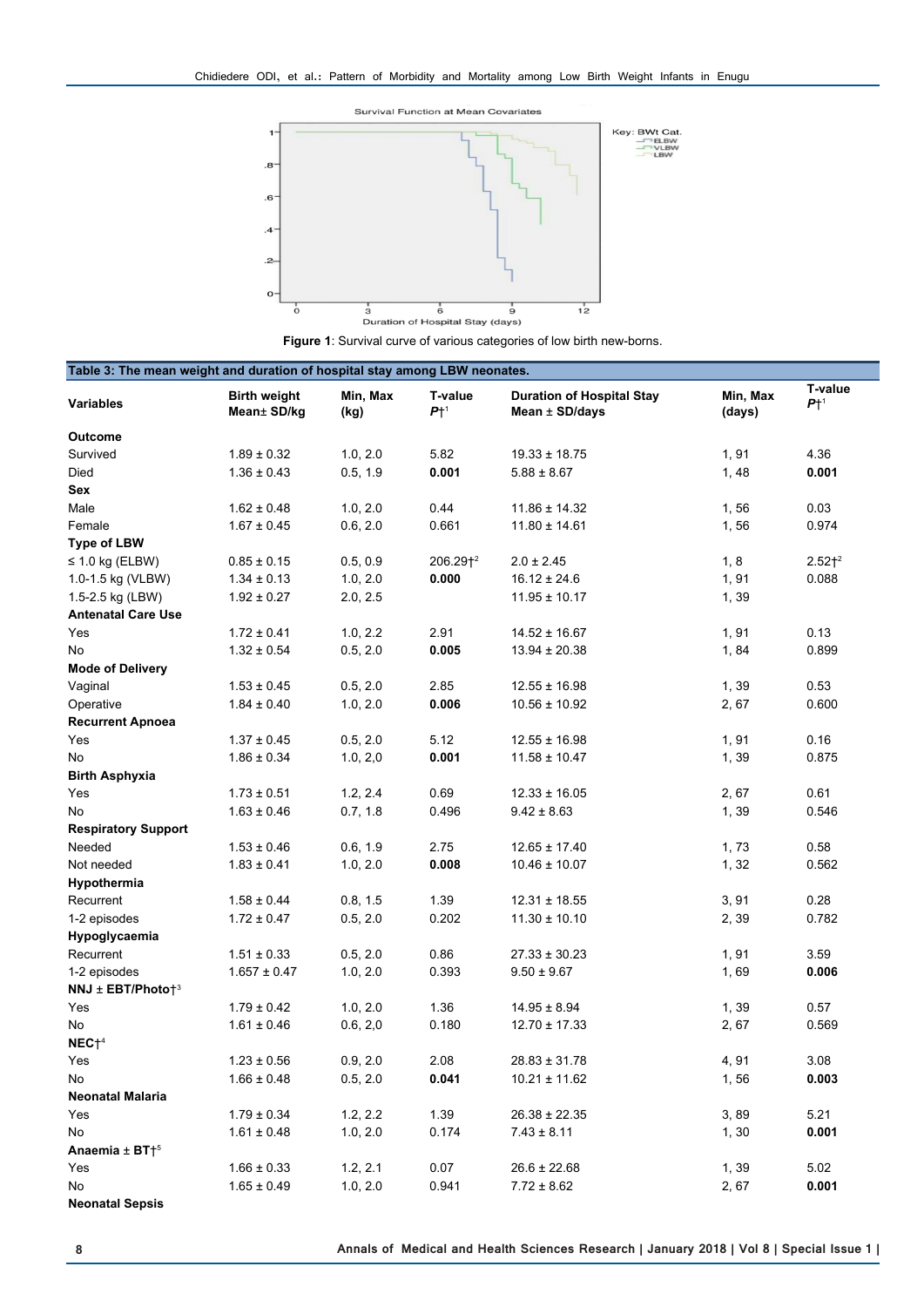|                       |                                                                                                                                |          |       | Chidiedere ODI, et al.: Pattern of Morbidity and Mortality among Low Birth Weight Infants in Enugu |      |       |
|-----------------------|--------------------------------------------------------------------------------------------------------------------------------|----------|-------|----------------------------------------------------------------------------------------------------|------|-------|
|                       |                                                                                                                                |          |       |                                                                                                    |      |       |
| Yes                   | $1.62 \pm 0.47$                                                                                                                | 0.6.19   | 0.40  | $19.35 \pm 19.70$                                                                                  | 6.91 | 3.49  |
| No                    | $1.65 \pm 0.43$                                                                                                                | 1.0, 2.4 | 0.689 | $7.28 \pm 8.80$                                                                                    | 1.33 | 0.008 |
| <b>Place of Birth</b> |                                                                                                                                |          |       |                                                                                                    |      |       |
| In born               | $1.65 \pm 0.45$                                                                                                                | 1.0.2.0  | 0.39  | $8.13 \pm 10.33$                                                                                   | 1.56 | 2.42  |
| Out born              | $1.62 \pm 0.45$                                                                                                                | 0.6.1.9  | 0.692 | $16.35 \pm 18.45$                                                                                  | 3.72 | 0.018 |
|                       | $\mathbf{r}$ , and $\mathbf{r}$ , and $\mathbf{r}$ , and $\mathbf{r}$ , and $\mathbf{r}$ , and $\mathbf{r}$ , and $\mathbf{r}$ |          |       |                                                                                                    |      |       |

†1 Bold values of P are statistically significant †2 Analysis of Variance (ANOVA)

†3 Neonatal Jaundice with or without Exchange Blood Transfusion or Phototherapy

†4 Necrotizing Enterocolitis

†5 Blood Transfusion

It was further noted that low-birth weight babies born outside the hospital (16.35 days vs. 8.13 days, *P*=0.018), and those that had co-morbidities such as one or more episodes of hypoglycaemia (27.33 days vs. 9.50 days, *P*=0.001), NEC (28.83 days vs. 10.21 days, *P*=0.003) malaria (26.38 days vs. 7.43 days, *P*=0.001), anaemia with or without blood transfusion (26.62 days vs. 7.72 days, *P*=0.001) and neonatal sepsis (19.35 days vs. 7.28 days, *P*=0.008) had a significantly longer stay in the hospital compared to those without these morbidities.

The mean weight of the ELBW, VLBW and the LBW babies were  $0.85 \pm 0.15$ ,  $1.34 \pm 0.13$  and  $1.92 \pm 0.27$  kg respectively (*P*=0.001). Newborn babies whose mother attended antenatal care  $(1.72 \pm 0.41)$  and those that were delivered through caesarean section (1.84  $\pm$  0.40) had a significantly higher mean birth weight compared low birth weight newborns whose mothers did not attend antenatal care  $(1.32 \pm 0.54; P=0.005)$ and those delivered via spontaneous vaginal deliveries (1.53  $\pm$  $0.45; P=0.006$ .

Finally, it was observed that only recurrent apnoea and NEC was significantly associated with birth weight of newborns. Infants with recurrent episodes of apnoea  $(1.37\pm0.45 \text{ vs. } 1.86\pm0.34;$ *P*=0.001) and those with NEC (1.23  $\pm$  0.56 vs. 1.66  $\pm$  0.48; *P*=0.041) had significantly lower birth weights compared to newborns without these co-morbidities.

#### **Discussion**

Eleven co-morbidities were identified in the low-birth weight babies enrolled in this study. Recurrent hypothermia and neonatal sepsis occurred most frequently. This is not surprising because these LBW newborns are particularly susceptible to heat loss immediately after birth as a result of a high body surface area–to–body weight ratio, decreased brown fat stores, nonkeratinized skin, and decreased glycogen store. [7] Hypothermia may also lead to hypoglycemia and apnea which were also identified as co-morbidities in our study. De et al. [8] in a study of blood glucose levels in normal and low birth weight newborns reported an overall incidence of hypoglycemia of 32% and noted that hypoglycemia was significantly greater in SGA and preterm compared to AGA and term newborns respectively. In our study, the fact that the lower birth weight babies (VLBW and ELBW) were more likely to receive prolonged glucose containing intravenous fluid could explain the lower incidence of hypoglycemia in the former categories of newborns.

Apnoea of prematurity which is defined as cessation of respiratory activity of more than 20 seconds, with or without

bradycardia or cyanosis was understandably commoner in infants with extremely low birth weight. [7] Janvier et al. in their study found that recurrent apnoea during hospitalization in LBW infants was associated with a worse outcome. This finding they attributed to the multiple ischemic brain injuries caused by recurrent hypoxic and bradycardic spells. [9]

A third of the low birth weight babies surveyed did not survive and significant majorities were ELBW babies. Several studies have reported that the low-birth-weight infant is at much higher risk of mortality than the infant with normal weight at birth. [3,10] A meta-analysis by Laswell et al. indicated that VLBW infants and very preterm infants have increased odds of death when not born in level III hospitals. [11] This is in keeping with experience from both developed and developing countries. It has clearly been shown that appropriate care of LBW infants, including their feeding, temperature maintenance, hygienic cord and skin care, and early detection and treatment of infections and complications including respiratory distress syndrome can substantially reduce mortality in these infants. [12]

The finding that babies that survived stayed longer than those that died was not unexpected. The major co-morbidities identified in this study ordinarily are capable of causing death within a short period of time. However, when they survive they are usually admitted for periods ranging days to week to properly treat such co-morbidities except in cases where parents request for discharge against medical advice. The authors have in a previous study reported that more than fifty percent of all newborn death in ESUTH occurred with 24 hours of admission reinforcing the present finding that babies who died spent less time in the hospital than those that survived.<sup>[13]</sup>

It was also seen in our study that babies delivered through caesarean section and those whose mother attended ANC had significantly higher birth weights compared to babies delivered vaginally and whose mother did not attend ANC. This is also not surprising because it is a common practice during antenatal visits to educate pregnant mothers on healthy behaviours in pregnancy to enhance their general wellbeing as well as the growth of their unborn babies. Such behaviours include but not limited to adequate diet and medications in pregnancy that often times help in adequate fetal weight gain.

Finally, it was shown in this study that recurrent apnoea and NEC occurred more in babies with lower birth weights. Immaturity of the respiratory center and the gut which is a common feature of this group of infants have long been identified as a